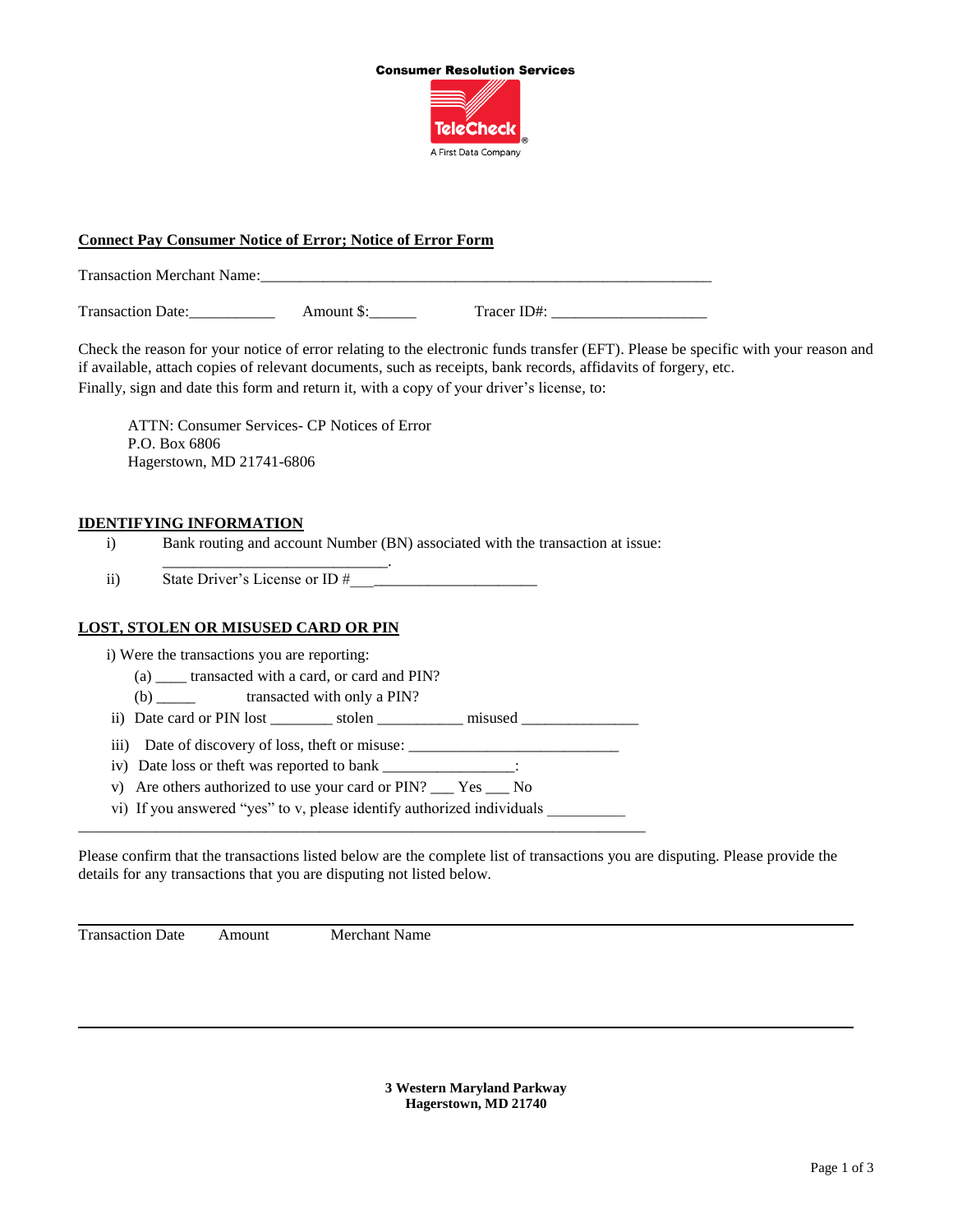

Please indicate the nature of the error, inquiry, or request:

#### **DUPLICATE PROCESSING**

( ) I authorized one transaction for \$ can be the Neither I nor anyone authorized by me engaged in the above transaction(s) with the same merchant. I have been, and remain in, possession of all devices or PINs issued to me for initiating payments.

## **MERCHANDISE NOT RECEIVED**

( ) The merchandise I purchased was never received. **Provide details**\_\_\_\_\_\_\_\_\_\_\_

\_\_\_\_\_\_\_\_\_\_\_\_\_\_\_\_\_\_\_\_\_\_\_\_\_\_\_\_\_\_\_\_\_\_\_\_\_\_\_\_\_\_\_\_\_\_\_\_\_\_\_\_\_\_\_\_\_\_\_\_\_\_\_\_\_\_\_\_\_\_\_.

\_\_\_\_\_\_\_\_\_\_\_\_\_\_\_\_\_\_\_\_\_\_\_\_\_\_\_\_\_\_\_\_\_\_\_\_\_\_\_\_\_\_\_\_\_\_\_\_\_\_\_\_\_\_\_\_\_\_\_\_\_\_\_\_\_\_\_\_\_\_\_\_\_.

#### **MERCHANDISE RETURNED**

( ) I returned the merchandise purchased with the above-identified EFT(s) and have not received credit on the return. **Provide details**: including date merchandise returned, reason for return, whether merchant accepted merchandise and merchant representation regarding credit for returned merchandise:

#### **CREDIT NOT RECEIVED**

( ) I received a credit voucher for the above charge, but it has not appeared on my statement. Enclosed is a copy of the credit voucher.

#### **CANCELLED TRANSACTION**

( ) I participated in the transaction, but it was cancelled on \_\_\_\_\_\_\_\_\_\_\_\_\_\_\_\_\_. **NOTE:** It will be helpful to us in completing a thorough investigation if you will provide a copy of the cancellation letter to the merchant, or, if a hotel reservation, the cancellation number given at time of cancellation.

# \_\_\_\_\_\_\_\_\_\_\_\_\_\_\_\_\_\_\_\_\_\_\_\_\_

# **PAID BY OTHER MEANS**

( ) My card or PIN was used to secure this purchase, but payment was also made by cash, check, debit or credit card. On or about \_\_\_\_\_\_\_\_\_\_\_\_\_, I contacted the merchant and requested a credit. As of \_\_\_\_\_\_\_\_\_\_\_\_\_, I have not received a credit on my statement. **NOTE:** It will be helpful to us in completing a thorough investigation if you will provide a copy (front and back) of the canceled check, cash receipt, or other evidence of the transaction.

> **3 Western Maryland Parkway Hagerstown, MD 21740**